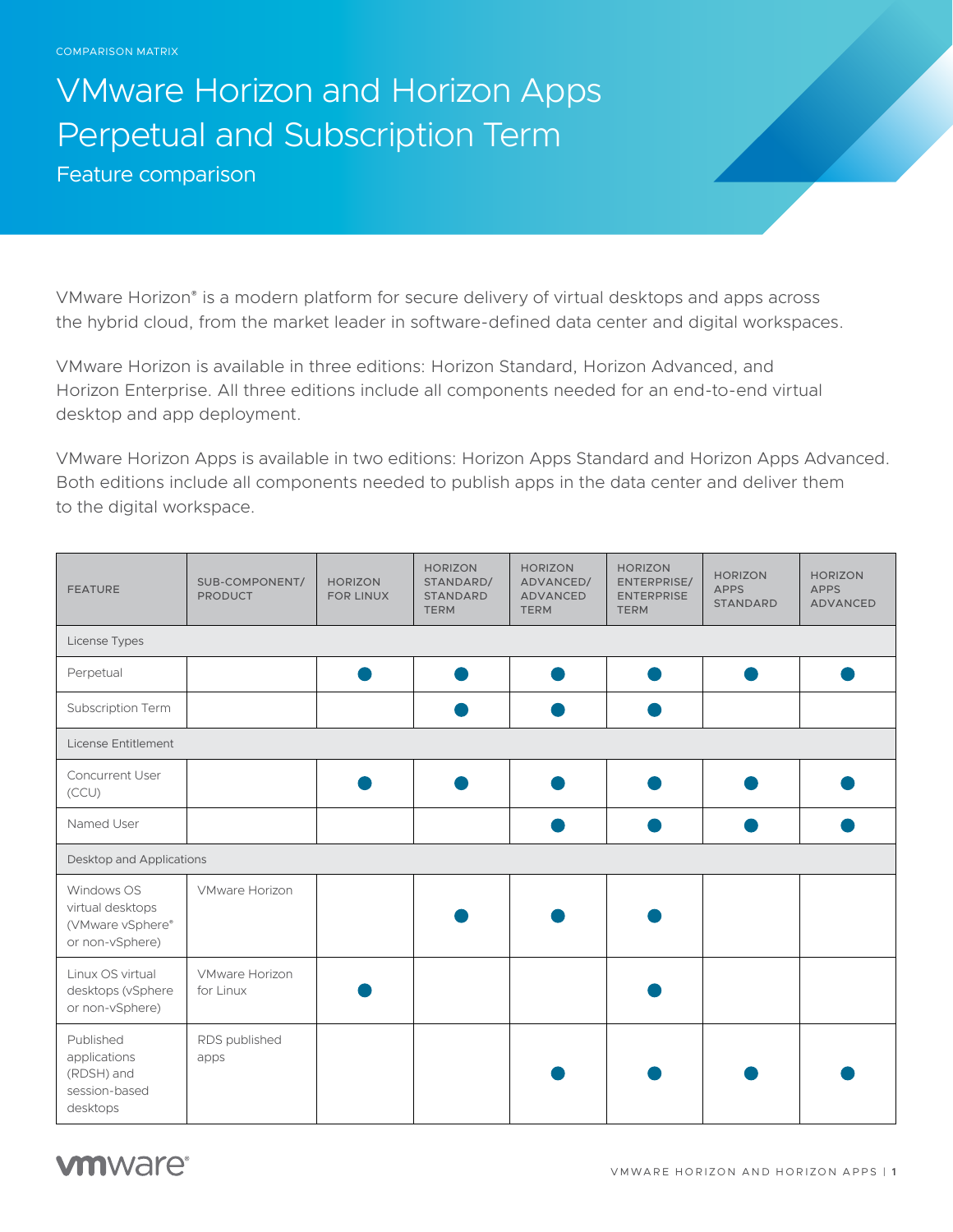| <b>FEATURE</b>                                                                                           | SUB-COMPONENT/<br><b>PRODUCT</b>                                    | <b>HORIZON</b><br><b>FOR LINUX</b> | <b>HORIZON</b><br>STANDARD/<br><b>STANDARD</b><br><b>TERM</b> | <b>HORIZON</b><br>ADVANCED/<br><b>ADVANCED</b><br><b>TERM</b> | <b>HORIZON</b><br>ENTERPRISE/<br><b>ENTERPRISE</b><br><b>TERM</b> | <b>HORIZON</b><br><b>APPS</b><br><b>STANDARD</b> | <b>HORIZON</b><br><b>APPS</b><br><b>ADVANCED</b> |  |
|----------------------------------------------------------------------------------------------------------|---------------------------------------------------------------------|------------------------------------|---------------------------------------------------------------|---------------------------------------------------------------|-------------------------------------------------------------------|--------------------------------------------------|--------------------------------------------------|--|
| Desktop and Applications                                                                                 |                                                                     |                                    |                                                               |                                                               |                                                                   |                                                  |                                                  |  |
| Linux-hosted apps                                                                                        | <b>VMware Horizon</b>                                               |                                    |                                                               |                                                               |                                                                   |                                                  |                                                  |  |
| Remote Windows<br>10 physical<br>PC access                                                               | <b>VMware Horizon</b>                                               |                                    |                                                               |                                                               |                                                                   |                                                  |                                                  |  |
| VM-hosted apps<br>(Windows 10 OS)                                                                        | <b>VMware Horizon</b>                                               |                                    |                                                               |                                                               |                                                                   |                                                  |                                                  |  |
| Management                                                                                               |                                                                     |                                    |                                                               |                                                               |                                                                   |                                                  |                                                  |  |
| Rest APIs                                                                                                | <b>VMware Horizon</b>                                               |                                    |                                                               |                                                               |                                                                   |                                                  |                                                  |  |
| Instant clones for<br>non-persistent<br>desktops<br>(available for 8.x)                                  | <b>VMware Horizon</b>                                               |                                    |                                                               |                                                               |                                                                   |                                                  |                                                  |  |
| Full clones for<br>persistent<br>desktops                                                                | VMware Horizon                                                      |                                    |                                                               |                                                               |                                                                   |                                                  |                                                  |  |
| Real-time<br>application<br>delivery and<br>lifecycle manage-<br>ment with App<br>Packages/<br>AppStacks | <b>VMware App</b><br>Volumes <sup>™</sup>                           |                                    |                                                               |                                                               |                                                                   |                                                  |                                                  |  |
| App packaging<br>and isolation                                                                           | VMware ThinApp®                                                     |                                    |                                                               |                                                               |                                                                   |                                                  |                                                  |  |
| User profile and<br>personalization                                                                      | VMware Dynamic<br>Environment<br>Manager™<br>Standard               |                                    |                                                               |                                                               |                                                                   |                                                  |                                                  |  |
| User profile,<br>personalization<br>and Smart policies                                                   | VMware Dynamic<br>Environment<br>Manager <sup>™</sup><br>Enterprise |                                    |                                                               |                                                               |                                                                   |                                                  |                                                  |  |
| Global entitlement<br>layer with Cloud<br>Pod Architecture                                               | VMware Horizon                                                      |                                    |                                                               |                                                               |                                                                   |                                                  |                                                  |  |
| Help desk tool                                                                                           | VMware Horizon                                                      |                                    |                                                               |                                                               |                                                                   |                                                  |                                                  |  |